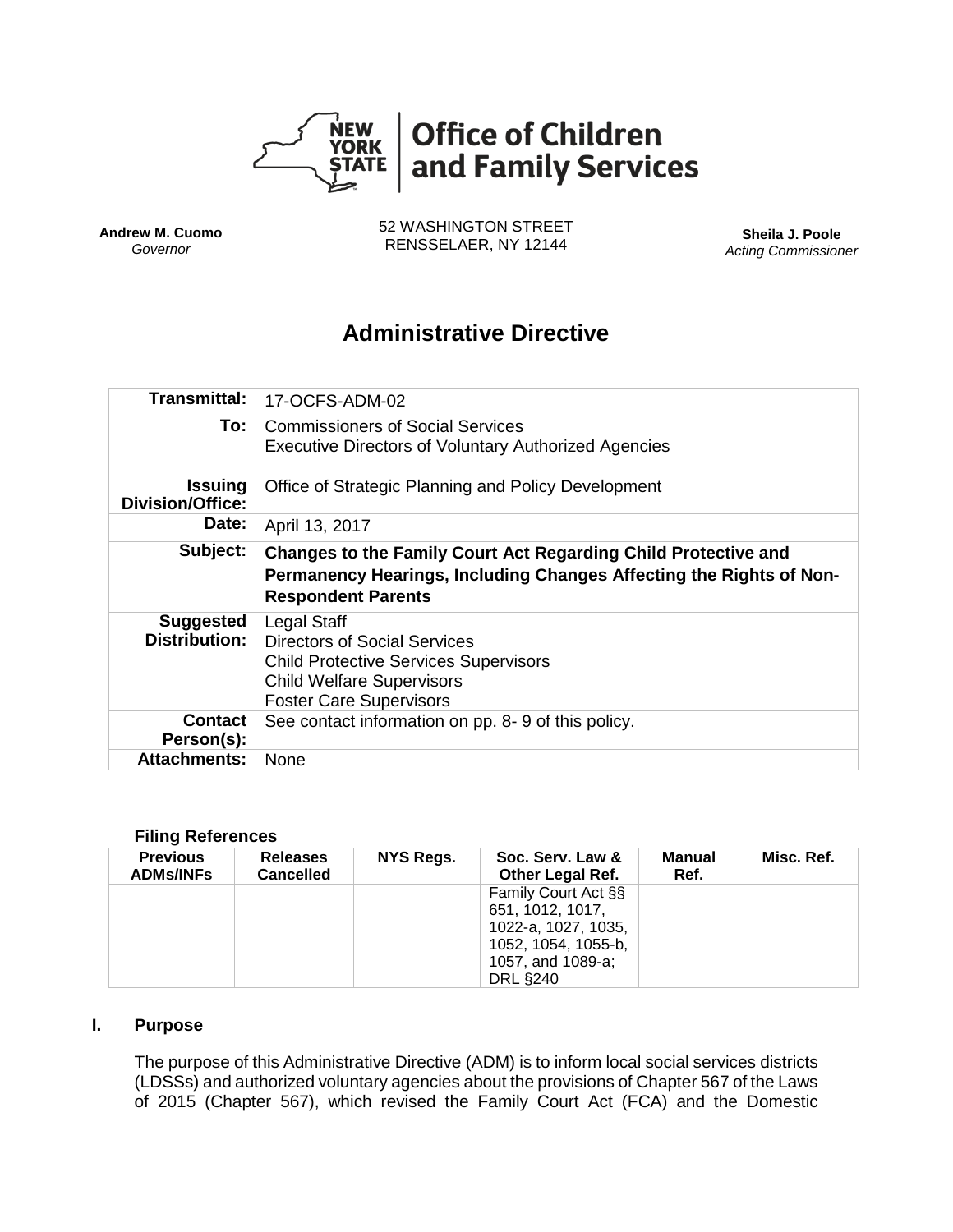Relations Law (DRL), particularly regarding the participation of non-respondent parents<sup>1</sup> in proceedings conducted pursuant to Articles 10 (abuse and neglect hearings) and 10-A (permanency hearings) of the FCA (hereinafter referred to as Articles 10 and 10-A, respectively). Chapter 567 also includes numerous changes applicable to the available dispositions and placements of children who are subject to those proceedings.

# **II. Background**

 $\overline{a}$ 

Chapter 567 was the result of a departmental bill advanced by the New York State Office of Court Administration (OCA) upon the recommendation of the Family Court Advisory and Rules Committee.

# **III. Program Implications**

The following is a summary of *some*, but not all, of the changes enacted in Chapter 567.

- 1. Definitions of "parent," "relative," and "suitable person" were added to FCA §1012.
	- a. *Parent* means a person who is recognized under the laws of the state of New York to be the child's legal parent.
	- b. *Relative* means any person related to the child by blood, marriage or adoption, excluding parents, putative parents, and relatives of putative parents.
	- c. *Suitable person* means any person who plays or has played a significant positive role in the child's life or in the life of the child's family.
- 2. FCA §1017 now requires that an LDSS, in its search for potential resources for a child who is temporarily removed, must also seek to identify, locate, and notify the following persons about the pendency of an Article 10 proceeding:
	- a. any non-respondent parents (not just those deemed "suitable");
	- b. all relatives (not just "suitable" relatives), including, but not limited to, all those identified by a respondent or non-respondent parent or by a child over the age of five; and
	- c. all suitable persons identified by a respondent or non-respondent parent.

The LDSS must report the findings of its search for a putative father to the court and to all interested parties, including the attorney for the child. The LDSS must also notify the persons whom it has located *in writing* of the pendency of the court proceedings and of their rights, as applicable, to seek the release or placement of the child, to provide free care, or to seek custody under Article 6. These notices are set by OCA through a uniform statewide rule. The notices are posted on the OCA website, at [http://www.nycourts.gov/forms/familycourt/.](http://www.nycourts.gov/forms/familycourt/)

The LDSS must conduct an investigation to locate any person who is not recognized to be the child's legal parent and does not have the rights of a legal parent under the laws

<sup>1</sup> The Family Court Act defines "Respondent" in the following manner: "includes any parent or other person legally responsible for a child's care who is alleged to have abused or neglected such child". Therefore, a nonrespondent parent is a parent who is *not* alleged to have abused or neglected his or her child.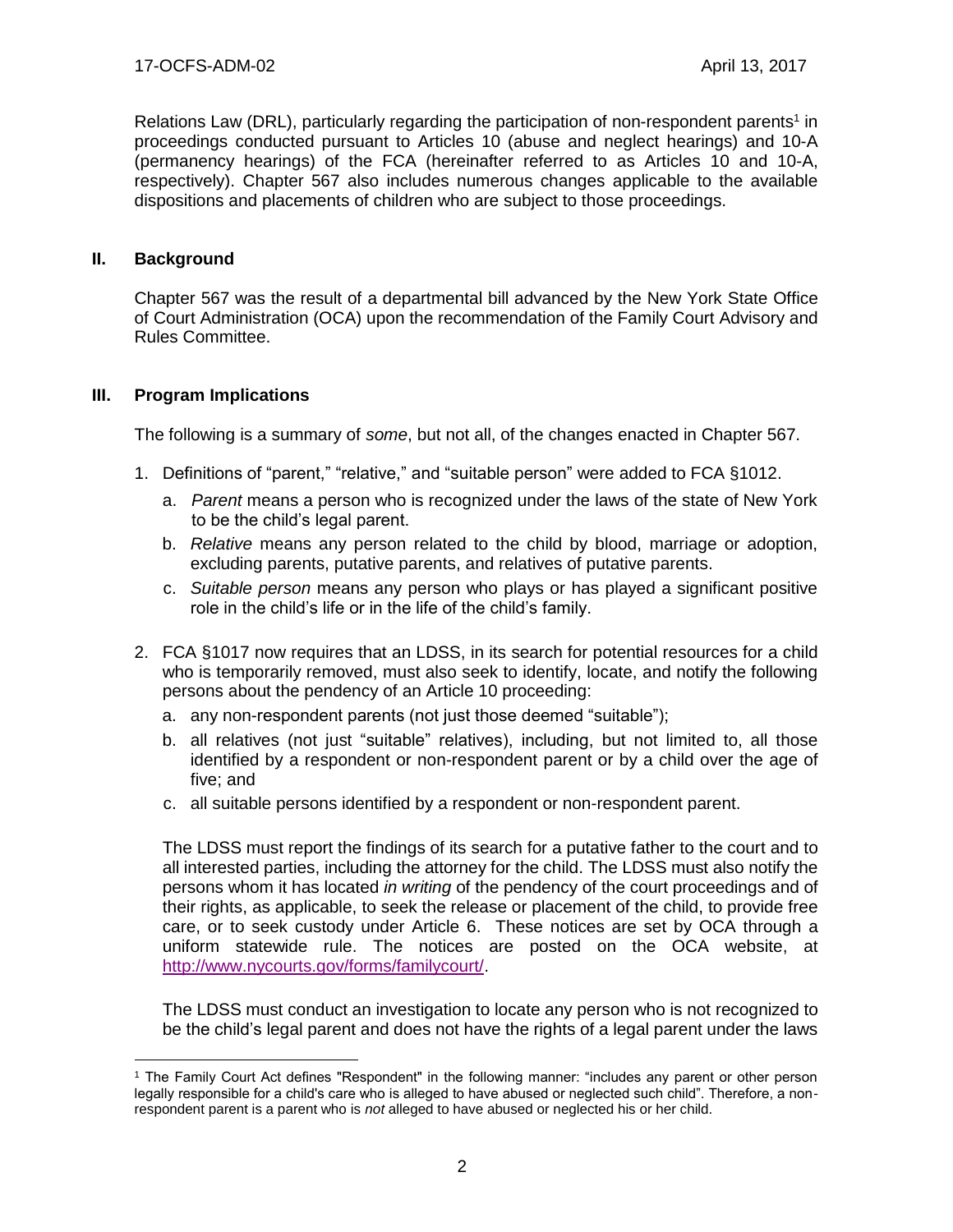of New York State, but who has filed an instrument with the state's Putative Father Registry acknowledging paternity of the child pursuant to section 4-1.2 of the Estates, Powers and Trusts Law; or who has a pending paternity petition for the child; or who has been identified as the child's parent by the child's other parent in a written sworn statement. The LDSS must report the results of its efforts to locate any putative father to the court and parties, including the attorney for the child.

The court must check New York's Sex Offender Registry, the registry of orders of protection, and previous Article 10 filings regarding any person who seeks to have the child under any FCA §1017 placement.

The court can order the LDSS to immediately begin an investigation of the home of a non-respondent parent to whom a child has been temporarily released or of a relative or suitable person with whom a child has been temporarily placed (described in more detail below in section IV.)

- 3. Amendments to FCA §§ 651, 1017, 1052, and 1055-b now allow, but do not require, Family Courts conducting FCA Article 10 or 10-A hearings to jointly hear certain pending matters brought under FCA Article 6, as well as custody and visitation proceedings for a child of a marriage brought under DRL §240(1)(a) provided that if a motion is filed under section 240 of the DRL, the Supreme Court must refer the matter to the Family Court in order for the Family Court to jointly hear it. The Family Court must determine any such pending matter according to the rules of FCA Article 6 or DRL §240, as applicable.
- 4. Chapter 567 uses a new term, "release," to replace the term "custody and care," when referring to the temporary placement of a child during pendency of an FCA Article 10 hearing with a non-respondent parent, respondent parent, or legal custodian or guardian. While the law does not define this term, it appears to have the same meaning as placement, while inferring the unique relationship between a child and a parent, custodian or guardian.
- 5. Amendments to FCA §§1022-a and 1035 now require that:
	- a. at an FCA §1022 hearing, the court must inform a non-respondent parent of the allegations against the respondent(s).
	- b. the court must inform non-respondent parents as well as respondent parents of their eligibility for appointed counsel under section 262.
	- c. the notice of the pendency of a child protective proceeding provided by the LDSS must now advise the parent or parents, *including* non-respondent parents, of their right to counsel, including assigned counsel.
- 6. When a court temporarily releases a child to a non-respondent parent or places a child with a relative or suitable person pursuant to FCA §1017, the court may no longer place the person under supervision. However, the non-respondent parent, relative or suitable person must consent to submit to the jurisdiction of the court with respect to the child. A court order will specify the terms and conditions of the release or placement that are applicable to the person who will be caring for the child and to the LDSS, and any other social services agency, with respect to the child. The statute expressly authorizes the court to issue an order directing such parties to take various actions, including, but not limited to, ordering that they "cooperate in making the child available for court-ordered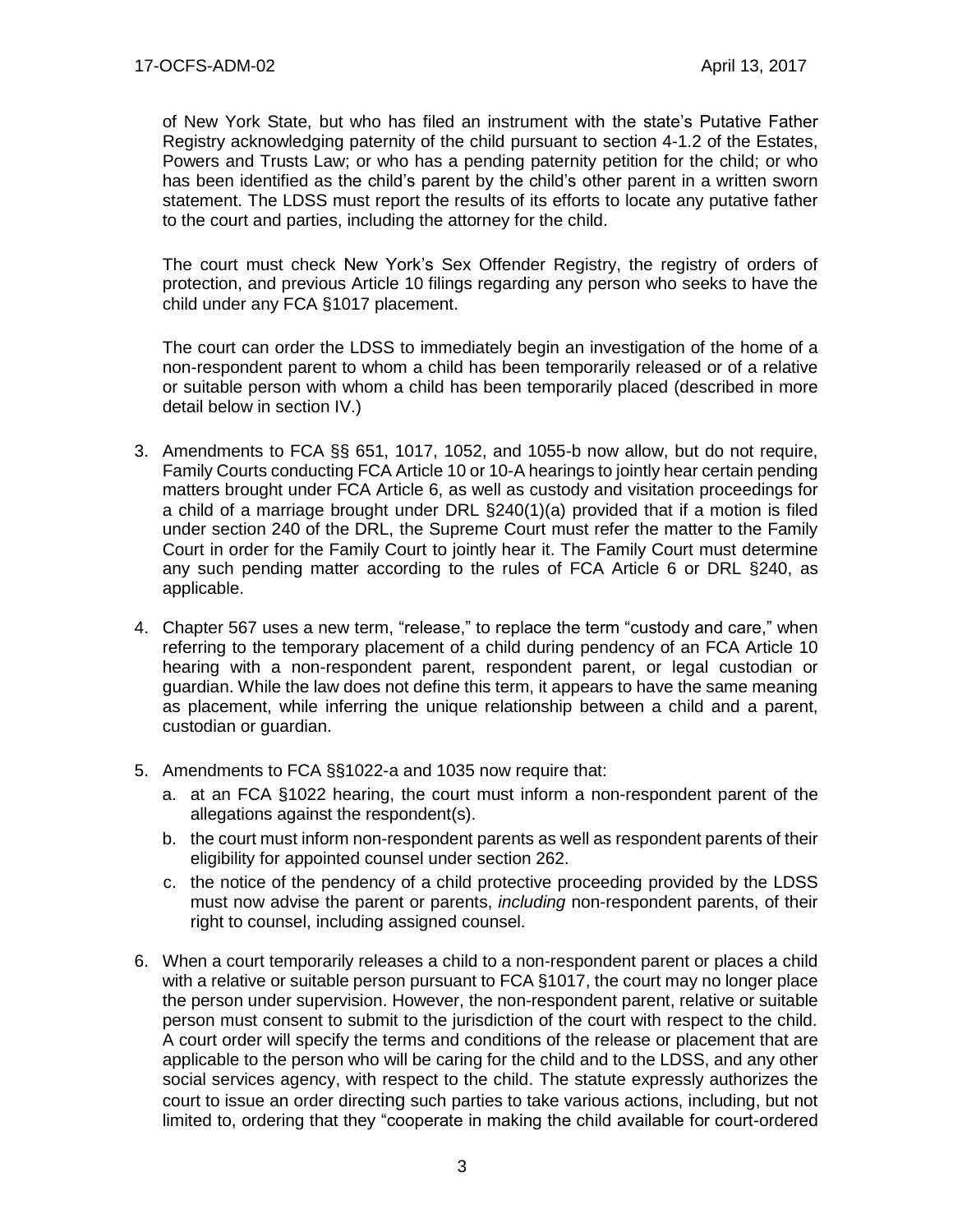visitation with respondents, siblings and others and for appointments with and visits by the child protective agency, including visits in the home and in-person contact with the child protective agency, social services official or duly authorized agency, and for appointments with the child's attorney, clinician or other individual or program providing services to the child during the pendency of the proceeding."

# 7. Orders of Release

Amendments to several sections of Article 10 change some of the court's **options available at disposition** with respect to the release or custody or guardianship of children and the supervision of respondent parents. The following provisions now apply to orders of release:

- a. The court may release a child to non-respondents, including parents, legal custodians and guardians. However, the court may no longer release a child to a person legally responsible for the child who is not the child's parent or legal custodian or guardian.
- b. The court may release a child to a respondent parent or place a respondent parent under supervision, or both.
- c. All orders of release at disposition are limited in time to one year, and may be extended for up to one additional year for good cause.
- d. The court may not place a non-respondent person to whom the child is released under supervision. However, the court may order that any such person to whom the child is released must submit to the jurisdiction of the court with respect to the child, which may include requirements that the child be made available for visits with the respondent, siblings, and others, and for appointments and visits by the child protective agency or other social service agencies, the child's attorney, and clinicians.
- e. In conjunction with the release of a child to a non-respondent, the court may also issue an order of supervision for a respondent parent, and/or may direct that the LDSS provide services to the respondent parent. Such orders are limited to a period of one year, and may be extended once for up to one additional year for good cause.
- f. When the court issues an order of release upon consent of the parties and the attorney for the child, the LDSS must submit a report to the court 60 days prior to the expiration of the order, unless otherwise ordered by the court. This is in addition to the previous requirement to submit a report no later than 90 days after the issuance of the order.

#### 8. Custody and visitation petitions by respondent and non-respondent parents

- a. Non-respondent parents
	- (1) Non-respondent parents seeking custody or visitation must do so by filing an Article 6 petition. The Family Court conducting the Article 10 or 10-A proceeding may, but is not be required to, hear the Article 6 petition jointly with the Article 10 or 10-A proceeding. If it does hear the Article 6 matter, the court must use Article 6 rules to decide on the petition.
	- (2) In cases where custody or visitation for a non-respondent parent would be decided under DRL §240, the Family Court could hear the proceeding jointly with the Article 10 or 10-A proceeding, but only if the Supreme Court referred the matter to the Family Court. The provisions of the DRL must be applied in making the determination.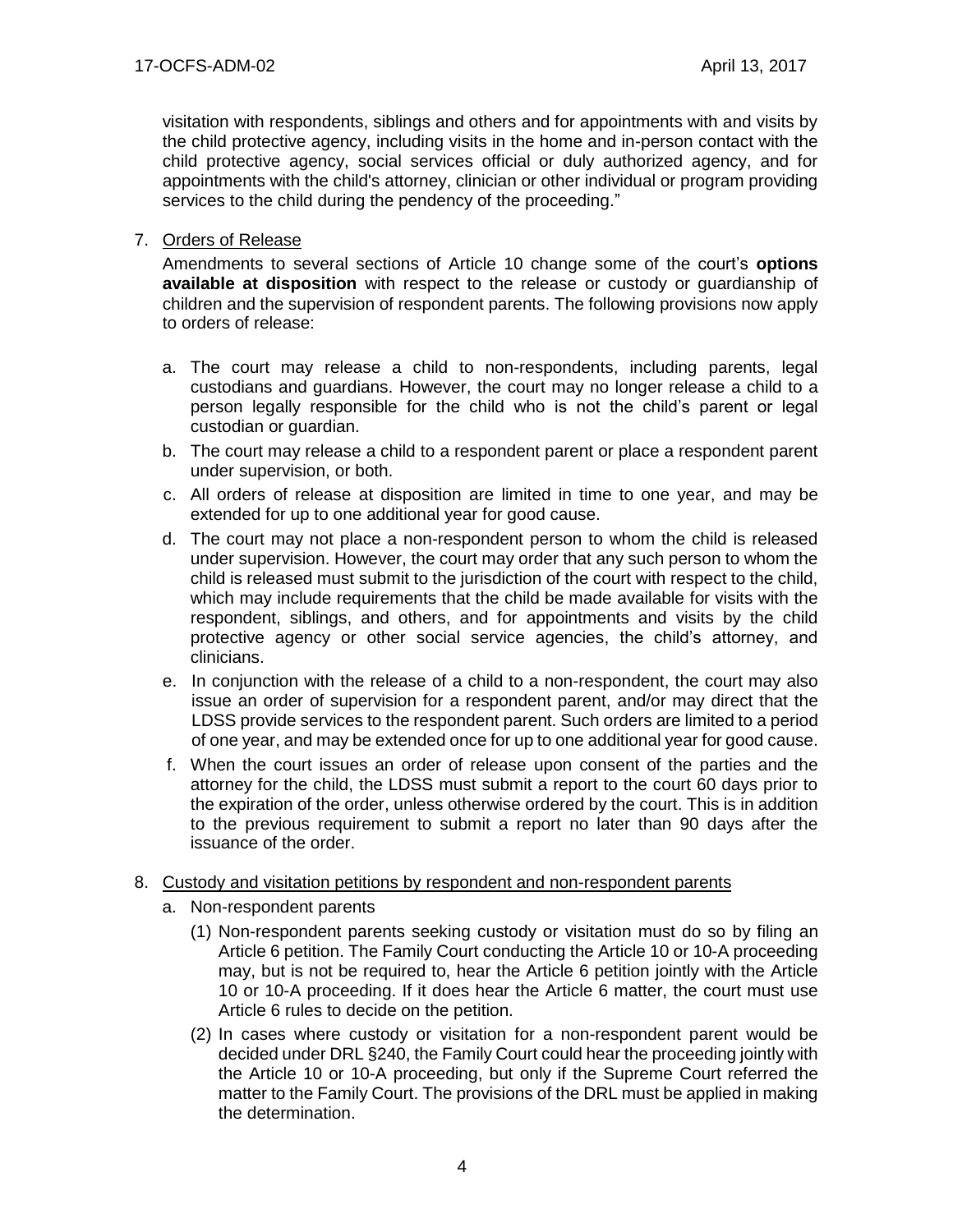- b. Respondent parents
	- (1) Respondent parents may now petition for custody or visitation of a child who is subject to an Article 10 or 10-A proceeding, pursuant to Article 6 or DRL §240 during the pendency of the Article 10 or 10-A proceeding. The court conducting the Article 10 or 10-A proceeding may, but is not be required to, hear the Article 6 petition jointly. If such court does hear the Article 6 matter, the court must use Article 6 rules to decide on the petition.
	- (2) In cases where custody or visitation for a respondent parent would be decided under DRL §240, the Family Court may, but is not required to, upon referral from the Supreme Court, hear the custody proceeding jointly with the Article 10 or 10- A proceeding. In such cases, the rules pursuant to DRL §240 apply.
	- (3) If a respondent parent has filed a custody petition and *any party other than a parent* objects, to grant the petition, the court must find either that the objecting party has failed to establish extraordinary circumstances or, if the objecting party *has* established extraordinary circumstances, that granting custody to the petitioning respondent parent would nonetheless be in the child's best interests.
	- (4) If a respondent parent has filed a petition and the *other parent objects*, to grant the petition the court must find only that granting custody to the petitioning respondent parent is in the child's best interests.
- 9. Custody, guardianship and visitation by relatives or other suitable persons

This enacted legislation did not make any substantive changes to the law regarding the ability of relatives and suitable persons to seek visitation, custody, or guardianship of a child who is the subject of an Article 10 or 10-A proceeding during the pendency of such proceeding. However, if an Article 6 petition is filed by a relative or other suitable person seeking visitation, custody or guardianship of a child who is the subject of an Article 10 or 10-A proceeding during the pendency of such proceeding, the Family Court conducting the Article 10 or 10-A hearing may, but is not be required to, hear the Article 6 petition jointly. If that court does hear the Article 6 matter, the court must use Article 6 rules to decide on the petition.

# **IV. Required Action**

The following describes changes enacted by Chapter 567 that affect the responsibilities and activities of LDSSs and/or authorized voluntary agencies.

- 1. Locating Potential Placement Resources for Children Removed from Their Homes
	- a. When an LDSS searches to locate potential placement resources for a child removed from the home pursuant to FCA §1017, the LDSS must now attempt to locate:
		- (i) *all* relatives of the child identified by all respondent and non-respondent parents (previously limited to *suitable* relatives identified by the listed parties) and any relative identified by a child over the age of five as playing or having played a significant role in his or her life, and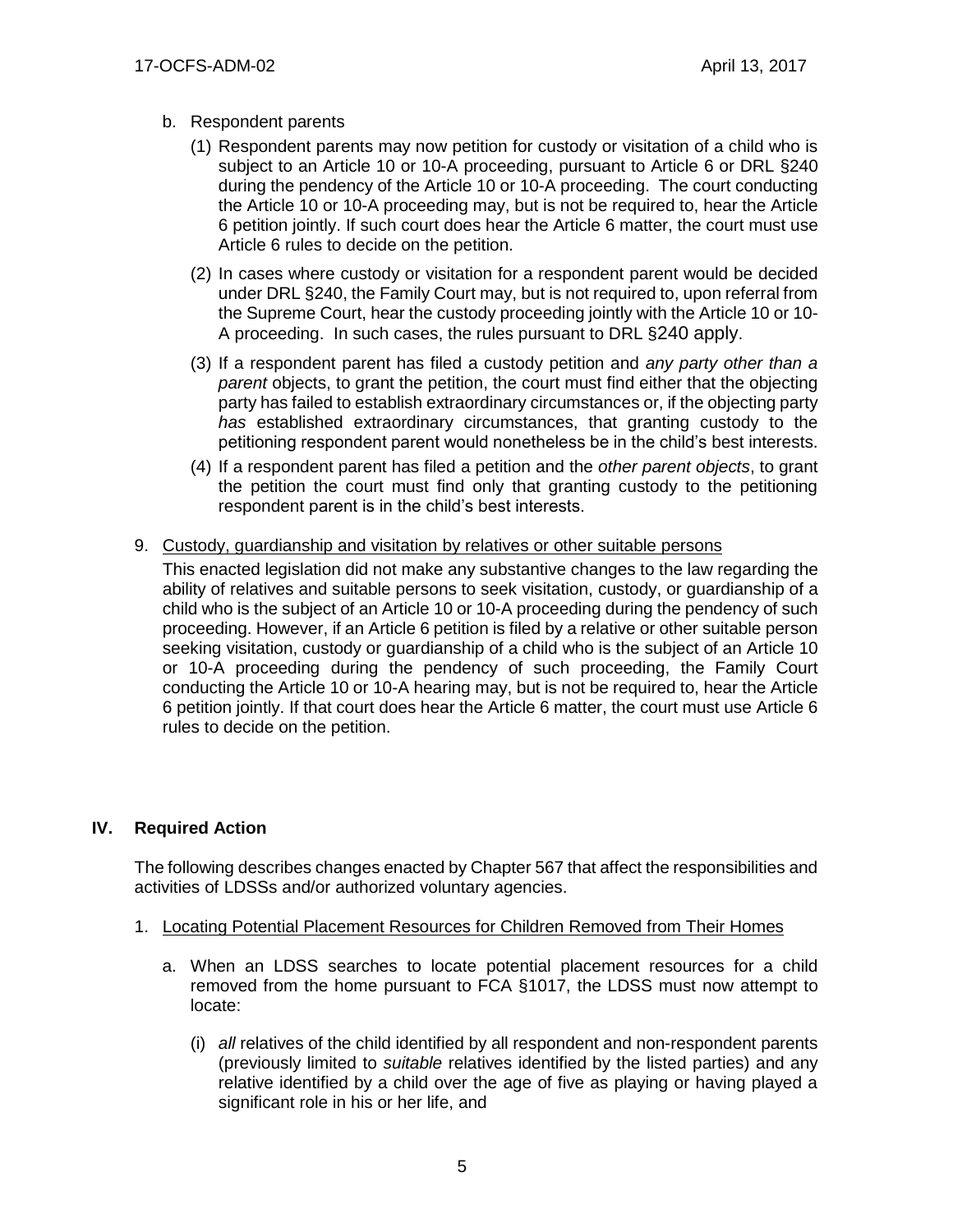- (ii) all suitable persons identified as such by any of the child's respondent and nonrespondent parents (suitable person being defined as "any person who plays or has played a significant positive role in the child's life or in the life of the family").
- b. The LDSS must also try to locate any person who is not recognized as a legal parent and does not have the rights of a legal parent under the laws of New York State but who has filed an instrument with the Putative Father Registry acknowledging paternity for the child pursuant to section 4-1.2 of the Estates, Powers and Trusts Law; or has a pending paternity petition for the child; or has been identified as a parent of the child by the child's other parent in a written sworn statement. The LDSS must report the results of its efforts to locate any putative father to the court and the parties, including the attorney for the child.
- c. The LDSS must provide the report of the results of its efforts to locate nonrespondent parents, relatives and suitable persons to the court and to the parties involved, including the attorney for the child.
- d. As part of thorough record-keeping, the LDSS must document its efforts to locate potential placement resources and the results of its efforts in the CONNECTIONS case record.
- 2. Notifications
	- a. The LDSS must provide written notice to all non-respondent parents, relatives, and suitable persons located as potential resources for the child about the pendency of the Article 10 hearing. These notices will be determined by the Uniform Rules of the Court (see: [http://www.nycourts.gov/forms/familycourt/\)](http://www.nycourts.gov/forms/familycourt/) and, at minimum, must inform:
		- (i) non-respondent parents of the opportunity to seek temporary release of the child under Article 10 or custody under Article 6; and
		- (ii) relatives and suitable persons of the opportunity to seek to become foster parents or to provide free care under Article 10, or to seek custody (relatives) or guardianship (suitable persons) under Article 6.

# 3. Investigations Ordered by the Court

- a. When a court temporarily releases or temporarily places a child with a nonrespondent parent or with a relative or suitable person, the court may require the LDSS to begin an investigation of such person's home within 24 hours. The LDSS must report the results of the investigation to the court and the parties, including the attorney for the child. If the LDSS finds the home to be inadequate for the temporary release or placement, its report must include the reasons for that finding.
- b. There is a similar requirement regarding the LDSS's report made following its investigation of a home when the court remands or places a child with the LDSS and directs the LDSS to have the child reside with a relative or suitable person. If the LDSS finds the home to be unqualified, and therefore cannot approve the person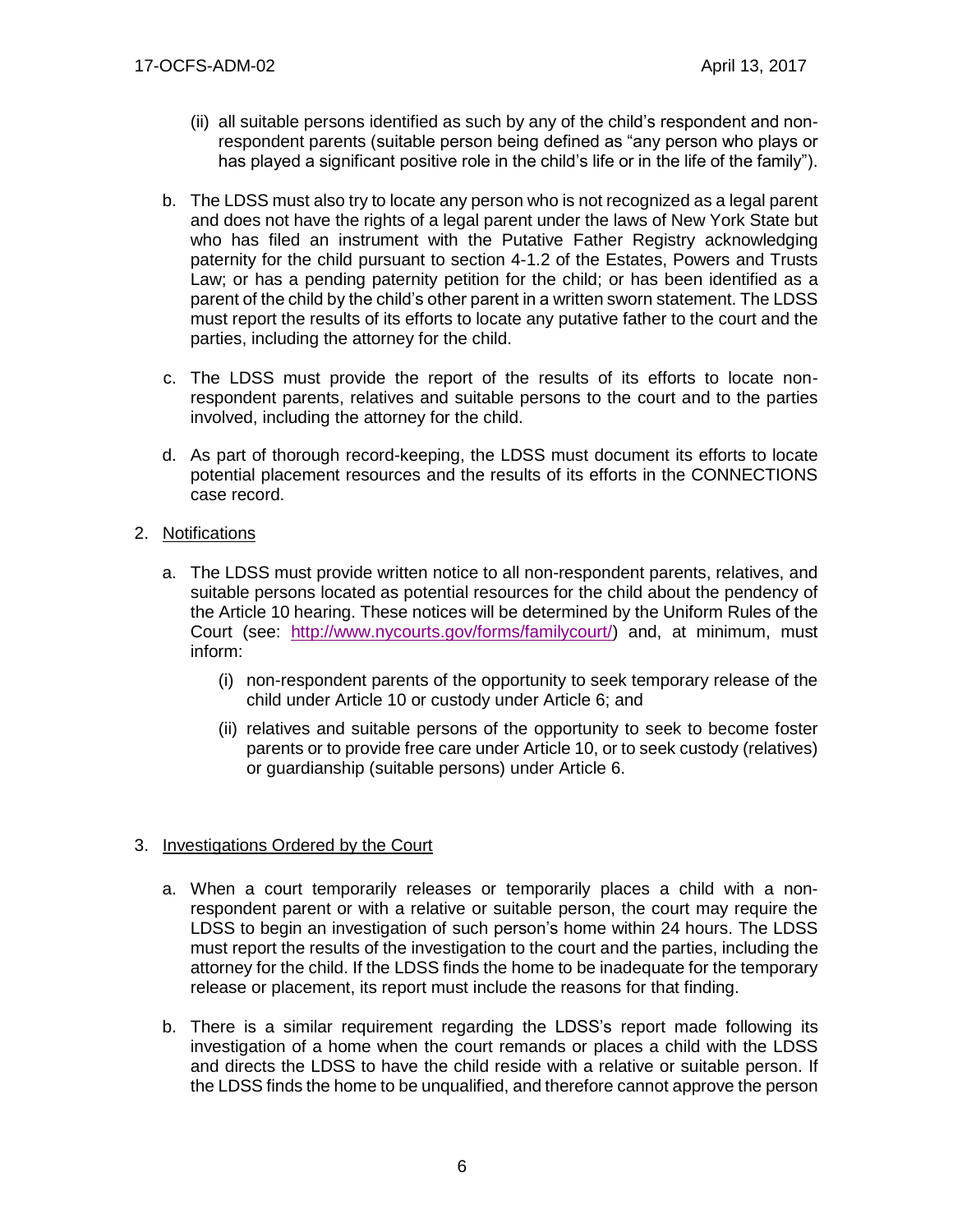as a foster parent, the LDSS must report the *reasons* for its finding to the court and to the parties, including the attorney for the child.

### 4. Court-Ordered Supervision and Court-Ordered Services

- a. In an Article 10 proceeding, a Family Court may no longer place a non-respondent under court ordered supervision. However, the court may still issue orders requiring a non-respondent person to whom it releases, places or remands a child to cooperate in making the child available for court-ordered visitation with respondents, siblings and others, and for appointments with the child protective agency, including for in-person and in home visits, and appointments with the child's attorney, clinical, or other individual or program providing services to the child. This enacted legislation did not change the provisions in FCA §1015-a that preclude the court from issuing an order requiring any service or assistance be provided to the child and his or her family that is not authorized or required to be made available pursuant to the comprehensive annual services program plan then in effect.
- b. If a court releases a child to a non-respondent parent, custodian or guardian either before or at disposition, and the court issues an order placing the *respondent* parent under the supervision of the child protective agency, the LDSS must adhere to any such order by providing the supervision and any services the court requires. Please see section V.2 of this document for information on how to address this scenario in CONNECTIONS.
- c. The court may no longer place a person legally responsible for a subject child who is not the subject child's or legal custodian of guardian under court ordered supervision.

# 5. Reporting for Certain Orders of Disposition Issued Upon Consent

When a court issues an order of disposition releasing a child to a respondent parent, non-respondent parent, legal custodian, or guardian upon the consent of the parties and the child's attorney, or when it issues an order of supervision upon the consent of the parties and the child's attorney, the LDSS must provide a progress report to the court, the parties, and the child's attorney no later than 60 days prior to the expiration of the order, unless the court determines that the report is not necessary. This report is in addition to the existing requirement to report to the court within 90 days of the issuance of the order.

# **V. Systems Implications**

If LDSS staff need assistance or have questions regarding how to properly document in CONNECTIONS court order information or any other information that results from this enacted legislation, they are urged to reach out to their OCFS regional office's CONNECTIONS implementation team. Contact information for these teams is at: [http://ocfs.ny.gov/connect/contact.asp.](http://ocfs.ny.gov/connect/contact.asp)

OCFS offers the following guidance to CONNECTIONS users regarding the documentation of information resulting from this enacted legislation, which should be implemented immediately: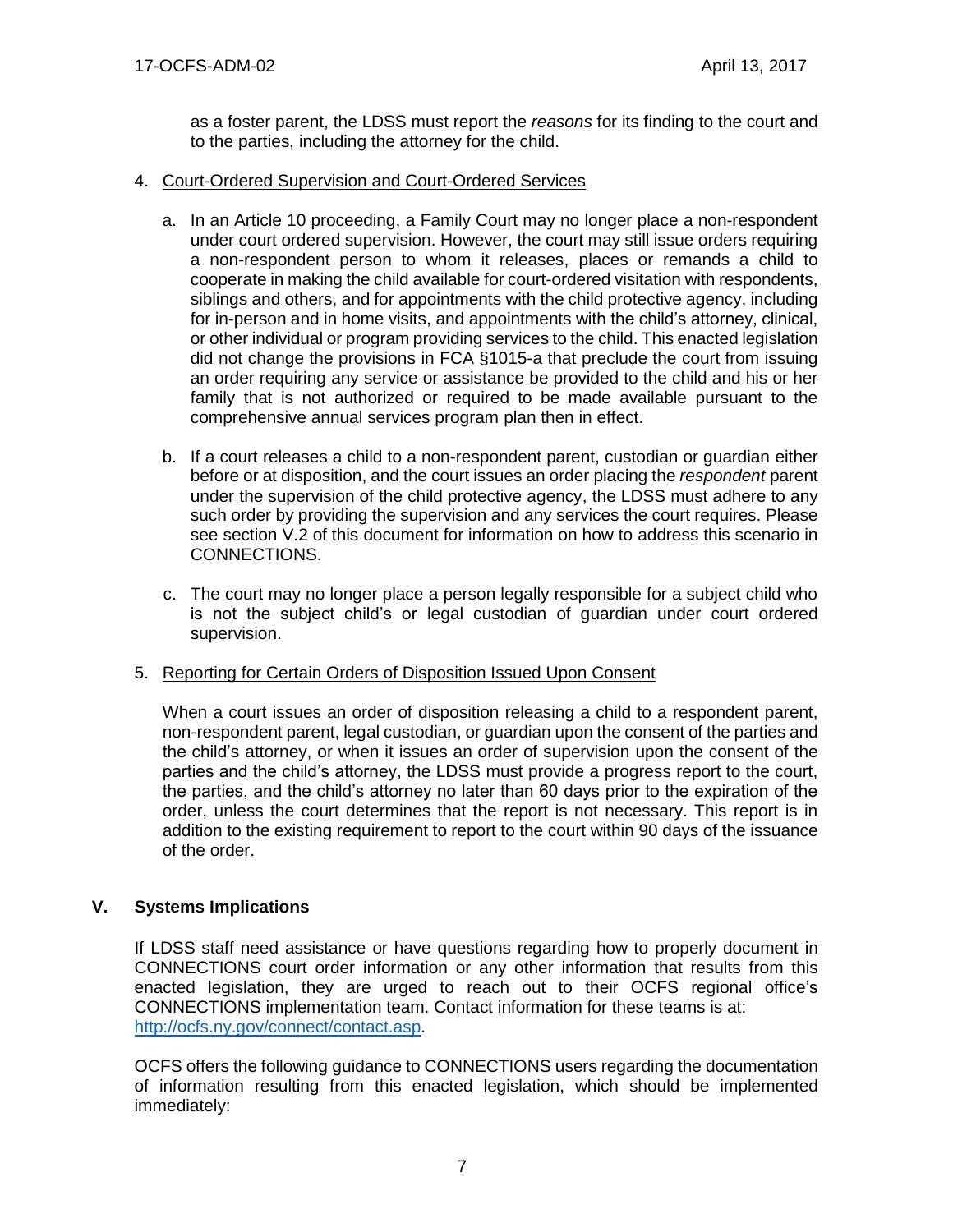- 1. Whenever the disposition of a case is to release a child to a non-respondent parent, the disposition must be recorded in CONNECTIONS as "Return child to parent" (code 46), and must not be recorded as "Return child to a relative" (code 48). This must be done irrespective of the role that the non-respondent parent played in the child's life before the Article 10 proceeding. In all instances, a non-respondent parent is to be identified as a "parent" and not as a "relative."
- 2. If, at the conclusion of an Article 10 or 10-A proceeding, a court orders that the child or children live with someone other than the respondent parent and also places the respondent parent under supervision, LDSS staff should close the Family Services Stage (FSS) and open a Family Services Intake (FSI), coding it as a COI (Court Ordered Investigation). This will allow the LDSS to document progress notes on its supervision of that parent while eliminating the need for it to complete any Family Assessment and Service Plans, and will facilitate reimbursement for services for the parent.
- 3. It is important that LDSSs use appropriate staff to read each court order in order to interpret the information in the order correctly before entering the information into CONNECTIONS. Each case and each judge is different, and the orders are sometimes complicated. Furthermore, following the enactment of Chapter 567, some court orders issued at child protective proceedings may differ from those that were issued previously. Correctly documenting court dispositions in CONNECTIONS, will help facilitate appropriate reimbursement for LDSSs.

If OCFS makes changes to CONNECTIONS to address the changes enacted by Chapter 567, including adding or changing codes, OCFS will inform field workers of such changes through the CONNECTIONS Technical Bulletin.

# **VI. Additional Requirements**

OCA has revised several forms and notices used by LDSSs in conjunction with the court proceedings that follow the removal of a child from his or her home so that the documents comport with the provisions of the new law. LDSSs can access these forms on OCA's website: [\(http://www.nycourts.gov/forms/familycourt/\)](http://www.nycourts.gov/forms/familycourt/).

If an LDSS uses any locally created documents for any of the purposes described in this release, the LDSS must make any changes that are necessary so that the information on the document comports with the provisions of Chapter 567.

The LDSS must document in the child's case record its efforts to search for placement resources as well as all other activities it conducts and any reports it creates pursuant to the requirements described in this release.

# **VII. Contacts**

Any questions concerning this release should be directed to the appropriate regional office of the OCFS Division of Child Welfare and Community Services:

Buffalo Regional Office-Amanda Darling (716) 847-3145 [Amanda.Darling@ocfs.ny.gov](mailto:Amanda.Darling@ocfs.ny.gov) Rochester Regional Office - Karen Buck (585) 238-8201

[Karen.Buck@ocfs.ny.gov](mailto:Karen.Buck@ocfs.ny.gov)